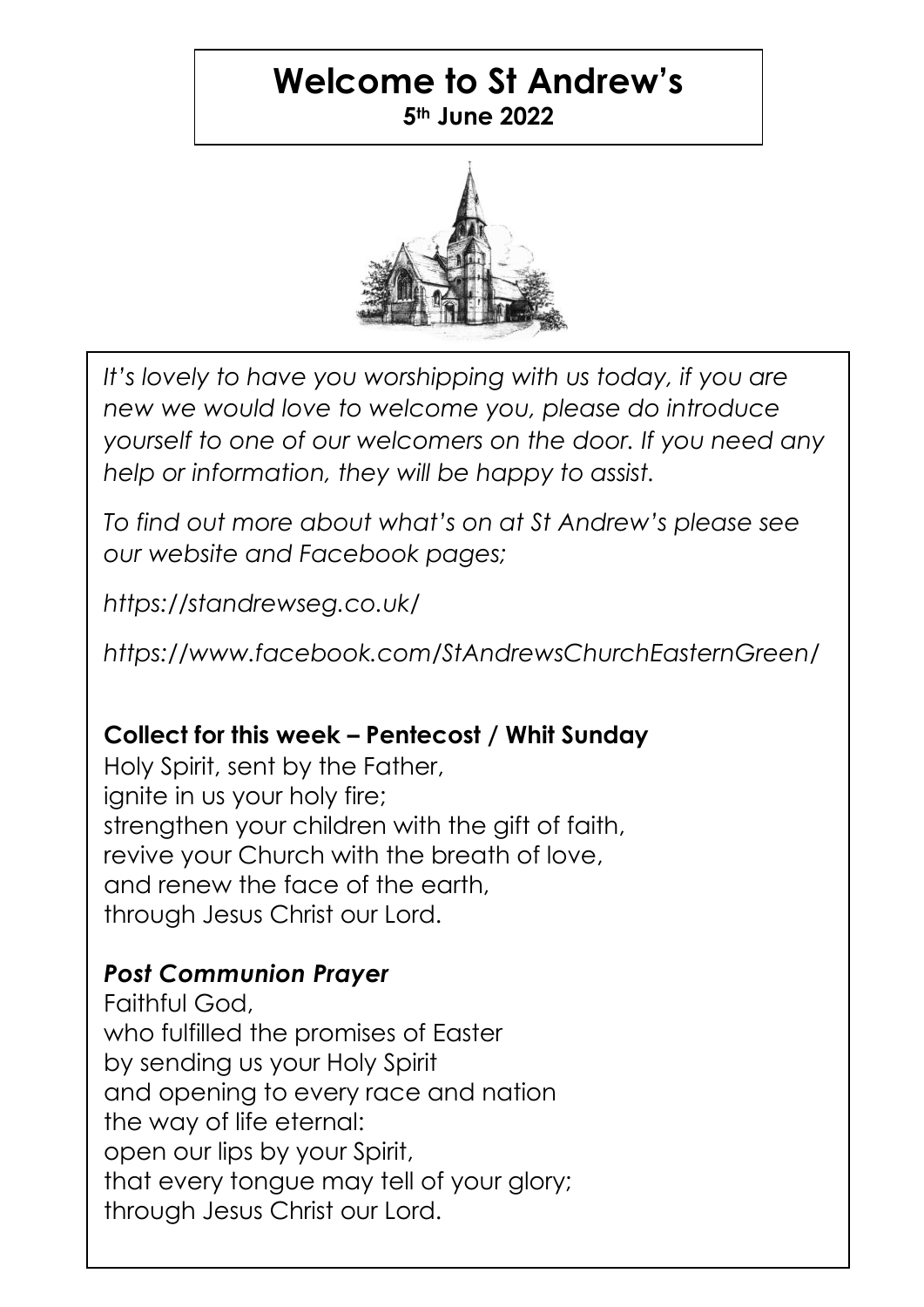#### **First Reading: Acts 2.1-21**

When the day of Pentecost came, all the believers were gathered together in one place. **<sup>2</sup>** Suddenly there was a noise from the sky which sounded like a strong wind blowing, and it filled the whole house where they were sitting. **<sup>3</sup>** Then they saw what looked like tongues of fire which spread out and touched each person there. **<sup>4</sup>** They were all filled with the Holy Spirit and began to talk in other languages, as the Spirit enabled them to speak.

**<sup>5</sup>** There were Jews living in Jerusalem, religious people who had come from every country in the world. **<sup>6</sup>** When they heard this noise, a large crowd gathered. They were all excited, because all of them heard the believers talking in their own languages. **<sup>7</sup>** In amazement and wonder they exclaimed, "These people who are talking like this are Galileans! **<sup>8</sup>** How is it, then, that all of us hear them speaking in our own native languages? **<sup>9</sup>** We are from Parthia, Media, and Elam; from Mesopotamia, Judea, and Cappadocia; from Pontus and Asia, **<sup>10</sup>** from Phrygia and Pamphylia, from Egypt and the regions of Libya near Cyrene. Some of us are from Rome, **<sup>11</sup>** both Jews and Gentiles converted to Judaism, and some of us are from Crete and Arabia—yet all of us hear them speaking in our own languages about the great things that God has done!" **<sup>12</sup>** Amazed and confused, they kept asking each other, "What does this mean?"

**<sup>13</sup>** But others made fun of the believers, saying, "These people are drunk!"

**<sup>14</sup>** Then Peter stood up with the other eleven apostles and in a loud voice began to speak to the crowd: "Fellow Jews and all of you who live in Jerusalem, listen to me and let me tell you what this means. **<sup>15</sup>** These people are not drunk, as you suppose; it is only nine o'clock in the morning. **<sup>16</sup>** Instead, this is what the prophet Joel spoke about:

**<sup>17</sup>** 'This is what I will do in the last days, God says: I will pour out my Spirit on everyone. Your sons and daughters will proclaim my message; your young men will see visions, and your old men will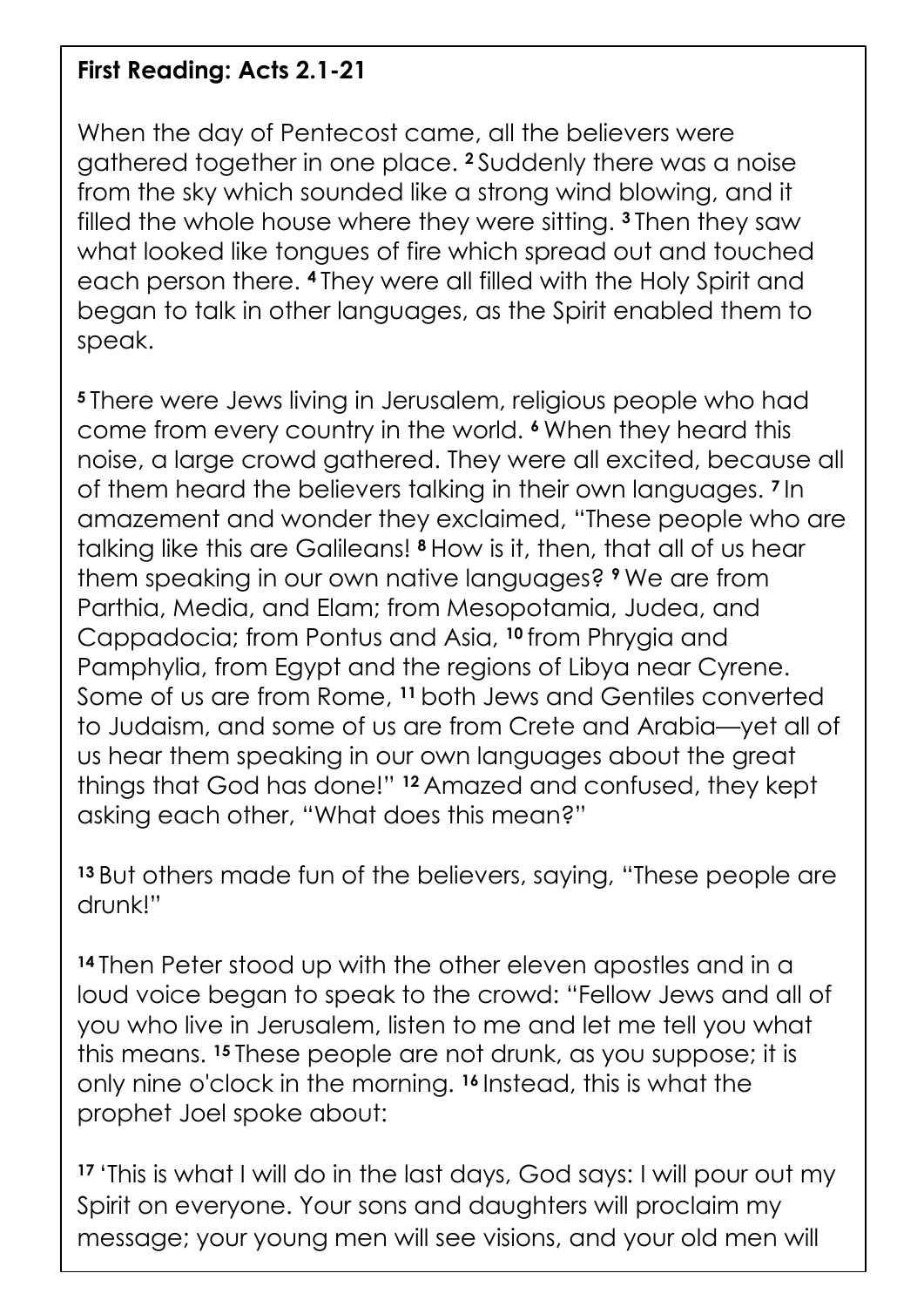have dreams.

**<sup>18</sup>** Yes, even on my servants, both men and women, I will pour out my Spirit in those days, and they will proclaim my message. **<sup>19</sup>** I will perform miracles in the sky above and wonders on the earth below. There will be blood, fire, and thick smoke; **20** the sun will be darkened, and the moon will turn red as blood, before the great and glorious Day of the Lord comes. **<sup>21</sup>** And then, whoever calls out to the Lord for help will be saved.'

(Good News Translation)

## **Gospel Reading: John 14.8-17 & 25-27**

**<sup>8</sup>** Philip said to him, "Lord, show us the Father; that is all we need."

**<sup>9</sup>** Jesus answered, "For a long time I have been with you all; yet you do not know me, Philip? Whoever has seen me has seen the Father. Why, then, do you say, 'Show us the Father'? **<sup>10</sup>** Do you not believe, Philip, that I am in the Father and the Father is in me? The words that I have spoken to you," Jesus said to his disciples, "do not come from me. The Father, who remains in me, does his own work. **<sup>11</sup>** Believe me when I say that I am in the Father and the Father is in me. If not, believe because of the things I do. **<sup>12</sup>** I am telling you the truth: those who believe in me will do what I do yes, they will do even greater things, because I am going to the Father. **<sup>13</sup>** And I will do whatever you ask for in my name, so that the Father's glory will be shown through the Son. **<sup>14</sup>** If you ask me[\[a\]](https://www.biblegateway.com/passage/?search=John+14.8-17+&version=GNT#fen-GNT-29722a) for anything in my name, I will do it.

**<sup>15</sup>** "If you love me, you will obey my commandments. **<sup>16</sup>** I will ask the Father, and he will give you another Helper, who will stay with you forever. **<sup>17</sup>** He is the Spirit, who reveals the truth about God. The world cannot receive him, because it cannot see him or know him. But you know him, because he remains with you and is in you.

**<sup>25</sup>** "I have told you this while I am still with you. **<sup>26</sup>** The Helper, the Holy Spirit, whom the Father will send in my name, will teach you everything and make you remember all that I have told you.